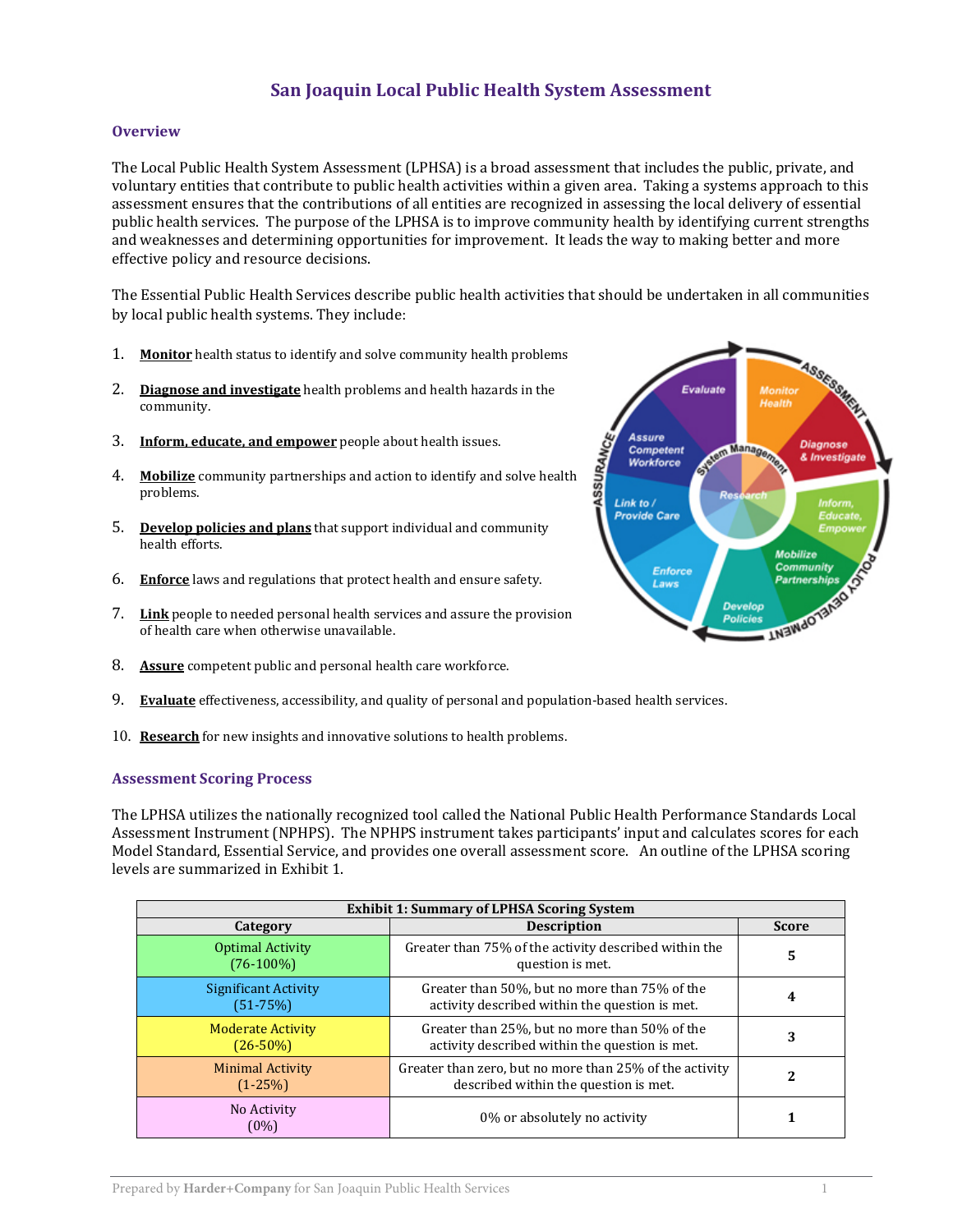### **Overview of LPHSA Process**

On February 29, 2016, Public Health Services (PHS) hosted the LPHSA with approximately 30 participants that included Public Health Services staff who served as facilitators and key community partners who routinely contribute to public health activities throughout the County.

The day began with a brief presentation on how the LPHSA is utilized and the benefits that system partners may gain from using it, as well as a general description of each of the ten Essential Services and how each service would be scored. During the morning session, small discussion groups were created for Essential Services one through five and the members were asked to join a group. Each group was given a facilitation packet which included a description of the Essential Service, the model standards that make up the Essential Service and a list of partners commonly gathered to address the Essential Service. The groups reviewed and discussed each model standard within their Essential Service and participants individually recorded their ratings on the scoring sheet. Each participant then shared and explained why they selected that rating. This process was repeated for Essential Services six through ten during the afternoon session. After each session, participants shared key points from their small group discussions with the group-at-large.

## **Scoring Outcomes**

Based on responses, San Joaquin scored an **overall average score of 3.0 out of 5** in the assessment of its ability to successfully fulfill each of the ten Essential Services.

San Joaquin scored highest in its ability to diagnose and investigate health problems and health hazards (4.0), and to enforce laws and regulations that protect health and ensure safety (3.5). San Joaquin scored lowest in its ability to research for new insights and innovative solutions to health problems (2.3) and evaluate effectiveness, accessibility and quality of personal and population-based health services (2.5).

Exhibit 2 displays San Joaquin's overall scores for each of the ten Essential Services. All of San Joaquin's Essential Services fell in the moderate (50.0%) or significant range (50.0%), and the majority of San Joaquin's Model Standard Scores fell in the moderate (44.4%) or significant (30.6%) performance range.

Appendix A outlines San Joaquin's scores to all of the questions presented. Participants were asked to provide comments and feedback regarding each Essential Service. If comments were provided, they are included at the end of the table for each Essential Service.



### **Exhibit 2. Summary of Average Essential Public Health Service Performance Scores**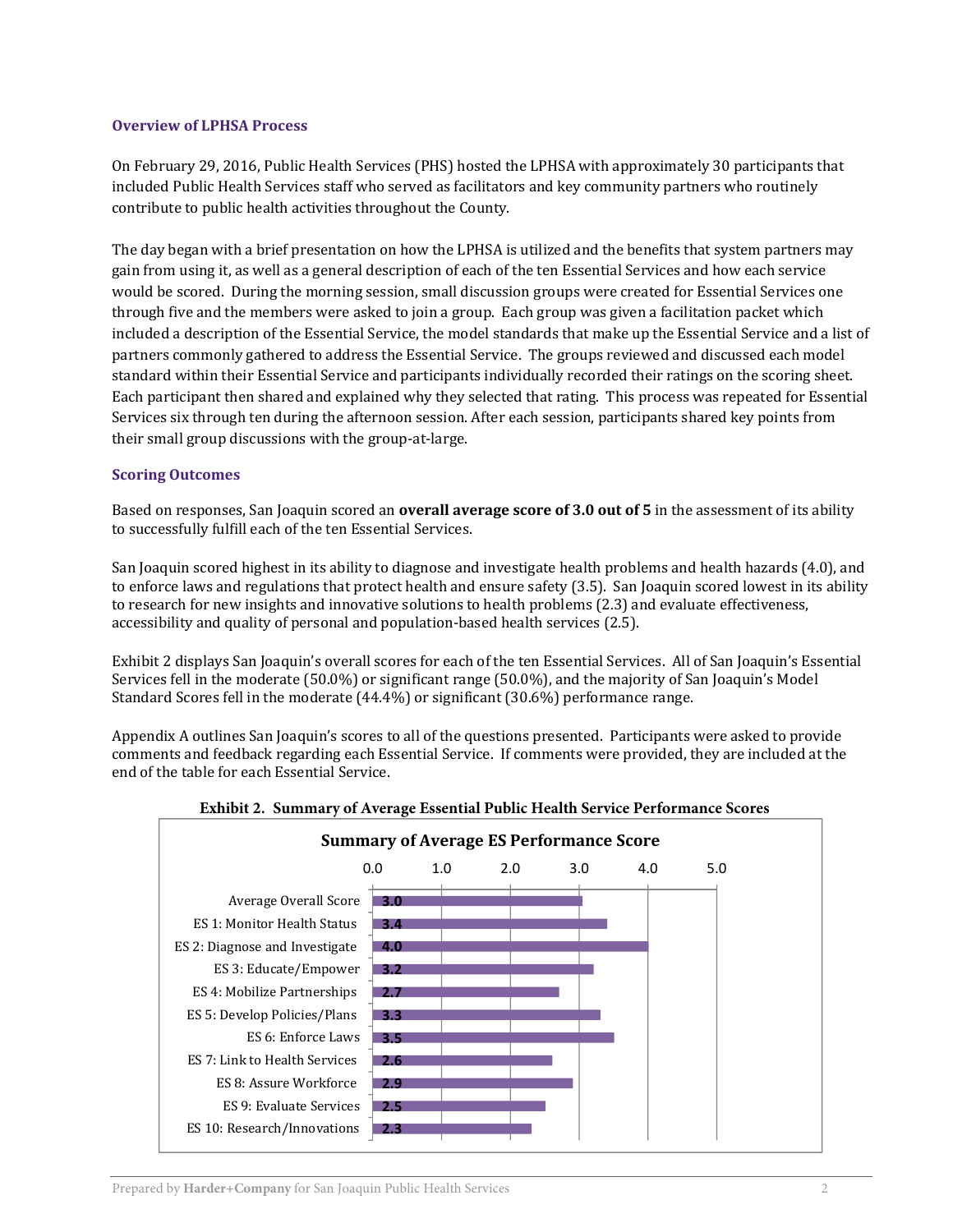| <b>Appendix A</b> |  |  |  |
|-------------------|--|--|--|
|-------------------|--|--|--|

| <b>ESSENTIAL SERVICE 1: Monitor Health Status to Identify Community Health Problems (n=5)</b> |                                                                                                                                                                      |     |
|-----------------------------------------------------------------------------------------------|----------------------------------------------------------------------------------------------------------------------------------------------------------------------|-----|
| 1.1                                                                                           | Model Standard: Population-Based Community Health Assessment (CHA)<br>At what level does the local public health system:                                             |     |
| 1.1.1                                                                                         | Complete regular community health assessments?                                                                                                                       | 4.8 |
| 1.1.2                                                                                         | Frequent updates the community health assessment with current information?                                                                                           | 3.0 |
| 1.1.3                                                                                         | Encourage the use of the community health assessment among community members and<br>partners?                                                                        | 2.2 |
| 1.2                                                                                           | Model Standard: Current Technology to Manage and Communicate Population Health Data<br>At what level does the local public health system:                            |     |
| 1.2.1                                                                                         | Use the best available technology and methods to display data on the public's health?                                                                                | 2.2 |
| 1.2.2                                                                                         | Analyze health data, including geographic information, to see where health<br>problems exist?                                                                        | 4.0 |
| 1.2.3                                                                                         | Use computer software to create charts, graphs, and maps to display complex public<br>health data (trends over time, differences between gender, race, income, etc.? | 4.4 |
| 1.3                                                                                           | Model Standard: Maintenance of Population Health Registries<br>At what level does the local public health system:                                                    |     |
| 1.3.1                                                                                         | Collect data on specific health issues to provide the data to population health registries in<br>a timely manner?                                                    | 3.0 |
| 1.3.2                                                                                         | Use information from population health databases in community health<br>assessments or other analyses?                                                               | 3.8 |
| Comments:                                                                                     |                                                                                                                                                                      |     |
| Need to be able to routinely access data (data warehouse that everyone could use?)            |                                                                                                                                                                      |     |
| ٠                                                                                             | Central repository needed for key data sources, websites, dashboards with indicators, etc.                                                                           |     |

Zip code data are more and more important – need to build capacity to compile these

| ESSENTIAL SERVICE 2: Diagnose and Investigate Health Problems and Health Hazards $(n=3)$ |                                                                                                                                                                                                       |     |
|------------------------------------------------------------------------------------------|-------------------------------------------------------------------------------------------------------------------------------------------------------------------------------------------------------|-----|
| 2.1                                                                                      | Model Standard: Identification and Surveillance of Health Threats<br>At what level does the local public health system:                                                                               |     |
| 2.1.1                                                                                    | Participate in a comprehensive surveillance system with national, state and local partners<br>to identify, monitor, share information, and understand new or emerging health<br>problems and threats? | 4.0 |
| 2.1.2                                                                                    | Provide and collect timely and complete information on diseases and potential disasters,<br>emergencies and new threats (natural and manmade)?                                                        | 2.7 |
| 2.1.3                                                                                    | Assure that the best available resources are used to support surveillance systems and<br>activities, including information technology, communication systems, and professional<br>expertise?          | 3.0 |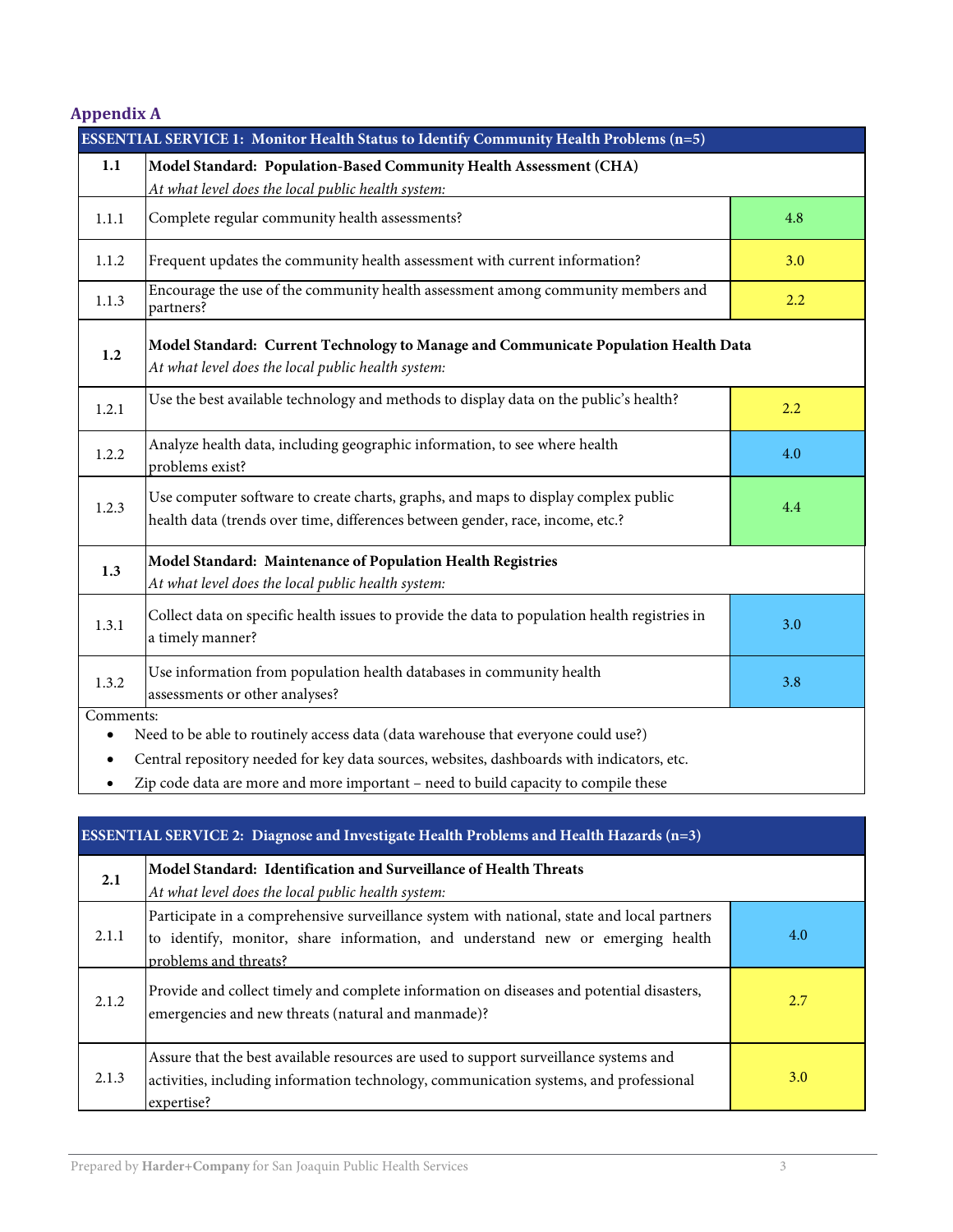| 2.2                                                                                                                                 | Model Standard: Investigation and Response to Public Health Threats and Emergencies<br>At what level does the local public health system:                                                                                                     |     |
|-------------------------------------------------------------------------------------------------------------------------------------|-----------------------------------------------------------------------------------------------------------------------------------------------------------------------------------------------------------------------------------------------|-----|
| 2.2.1                                                                                                                               | Keep written instructions on how to handle communicable (contagious) disease outbreaks<br>and toxic exposure incidents, including details about case sources and containment?                                                                 | 4.0 |
| 2.2.2                                                                                                                               | Develop written rules to follow in the immediate investigation of public health<br>threats and emergencies, including natural and intentional disasters?                                                                                      | 3.3 |
| 2.2.3                                                                                                                               | Designate a jurisdictional Emergency Response Coordinator?                                                                                                                                                                                    | 4.3 |
| 2.2.4                                                                                                                               | Prepare to rapidly respond to public health emergencies according to emergency<br>guidelines?                                                                                                                                                 | 4.0 |
| 2.2.5                                                                                                                               | Identify personnel with the technical expertise to rapidly respond to possible<br>biological, chemical, or/and nuclear public health emergencies?                                                                                             | 4.0 |
| 2.2.6                                                                                                                               | Evaluate incidents for usefulness and opportunities for improvement?                                                                                                                                                                          | 3.7 |
| Model Standard: Laboratory Support for Investigation of Health Threats<br>2.3<br>At what level does the local public health system: |                                                                                                                                                                                                                                               |     |
| 2.3.1                                                                                                                               | Have ready access to laboratories that can meet routine public health needs for finding<br>out what health problems are happening?                                                                                                            | 4.7 |
| 2.3.2                                                                                                                               | Maintain constant (24/7) access to laboratories that can meet public health needs for<br>finding out what health problems are occurring?                                                                                                      | 4.7 |
| 2.3.3                                                                                                                               | Use only licensed or credentialed laboratories?                                                                                                                                                                                               | 5.0 |
| 2.3.4                                                                                                                               | Keep a written list of rules related to laboratories, for handling samples (collecting, labeling,<br>storing, transporting, and delivering), for determining who is in charge of the samples at<br>what point, and for reporting the results? | 4.3 |
| Comments:                                                                                                                           | Plans and resources are in place for EPI, EP, and lab. Not known in community- key stakeholders                                                                                                                                               |     |

| <b>ESSENTIAL SERVICE 3: Inform, Educate, and Empower People about Health Issues <math>(n=5)</math></b> |                                                                                                                                                                |     |
|--------------------------------------------------------------------------------------------------------|----------------------------------------------------------------------------------------------------------------------------------------------------------------|-----|
| 3.1                                                                                                    | Model Standard: Health Education and Promotion<br>At what level does the local public health system:                                                           |     |
| 3.1.1                                                                                                  | Give policymakers, stakeholders, and the public with regular analyses of community<br>health status and related recommendations for health promotion policies? | 3.2 |
| 3.1.2                                                                                                  | Coordinate health promotion and health education activities to reach all members of the<br>community?                                                          | 2.8 |
| 3.1.3                                                                                                  | Involve the community throughout the process of setting priorities, developing plans<br>and implementing health education and health promotion activities?     | 3.0 |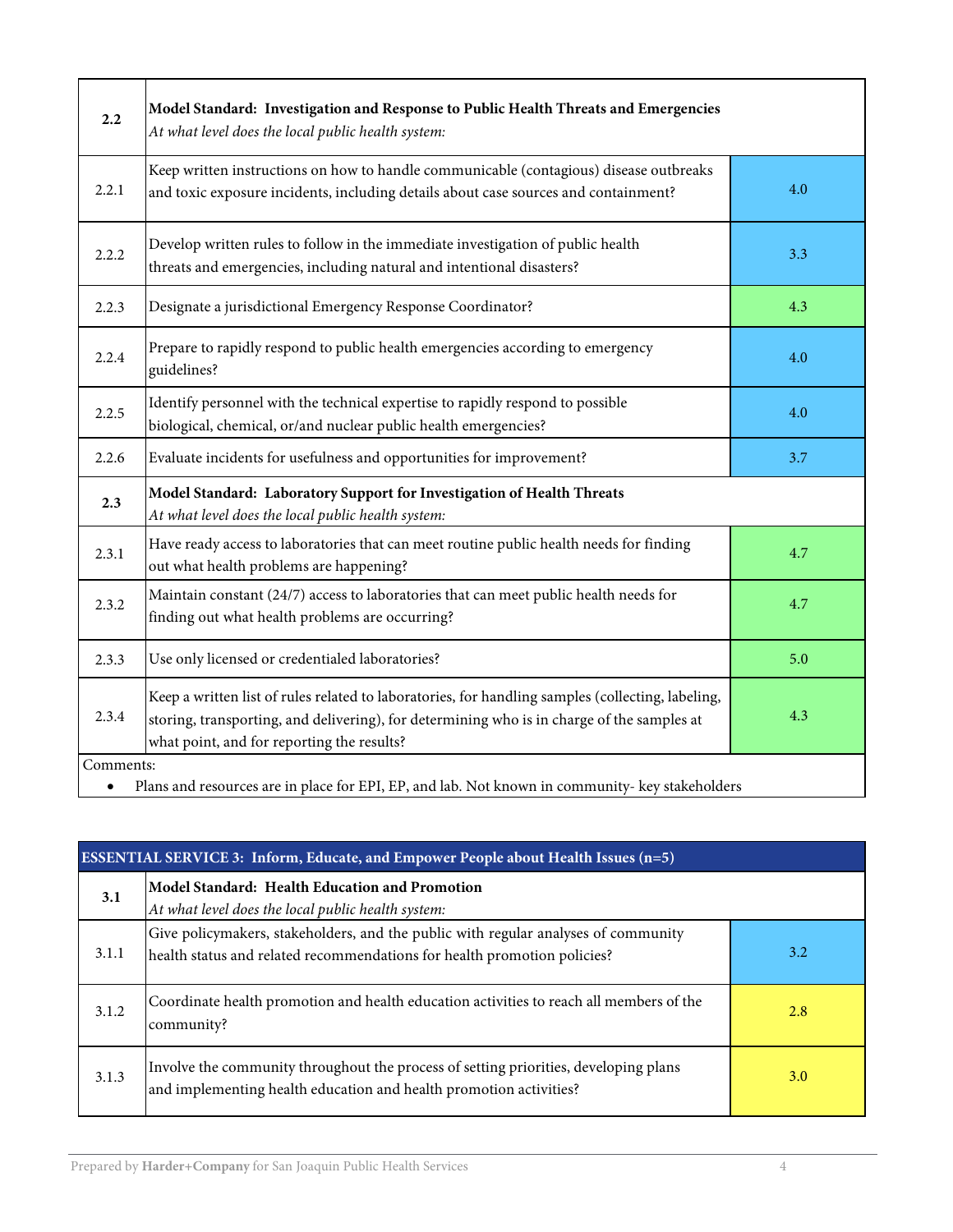| 3.2       | <b>Model Standard: Health Communication</b><br>At what level does the local public health system:                                                                                    |     |  |
|-----------|--------------------------------------------------------------------------------------------------------------------------------------------------------------------------------------|-----|--|
| 3.2.1     | Create health communication plans for relating to media and the public and for sharing<br>information among LPHS organizations?                                                      | 3.0 |  |
| 3.2.2     | Use relationships with different media providers (e.g. print, radio, television, and the<br>internet) to share health information?                                                   | 3.0 |  |
| 3.2.3     | Identify and train spokespersons on public health issues                                                                                                                             | 3.6 |  |
| 3.3       | <b>Model Standard: Risk Communication</b><br>At what level does the local public health system:                                                                                      |     |  |
| 3.3.1     | Develop an emergency communications plan for each stage of an emergency to allow for<br>the effective dissemination of information?                                                  | 3.6 |  |
| 3.3.2     | Make sure resources are available for a rapid emergency communication<br>response?                                                                                                   | 3.6 |  |
| 3.3.3     | Provide risk communication training for employees and volunteers?                                                                                                                    | 2.6 |  |
| Comments: | Recommend inclusion of mental health partners. Outreach to physicians.<br>Need more outreach to general public. County media campaigns. Knowing who is best to contact to coordinate |     |  |

 Need more outreach to general public. County media campaigns. Knowing who is best to contact to coordinate services. Continuity of messaging. Awareness of community services. Community champions (helpful to use peer groups but must use evidence based info.)

- PHS Department to annually convene community stakeholders for an open forum to share information about their organization.
- Not only subject, topic, and health issues- focus on systems change
- Convene community around public health and figure a way for attendees to share with constituents

| <b>ESSENTIAL SERVICE 4: Mobilize Community Partnerships to Identify and Solve Health Problems (n=9)</b> |                                                                                                                                          |     |  |
|---------------------------------------------------------------------------------------------------------|------------------------------------------------------------------------------------------------------------------------------------------|-----|--|
| 4.1                                                                                                     | Model Standard: Constituency Development<br>At what level does the local public health system:                                           |     |  |
| 4.1.1                                                                                                   | Maintain a complete and current directory of community organizations?                                                                    | 3.2 |  |
| 4.1.2                                                                                                   | Follow a set process for identifying key community members related to overall public<br>health interests and particular health concerns? | 3.0 |  |
| 4.1.3                                                                                                   | Encourage community members to participate in activities to improve community health?                                                    | 3.2 |  |
| 4.1.4                                                                                                   | Create forums for communication of public health issues?                                                                                 | 2.2 |  |
| 4.2                                                                                                     | <b>Model Standard: Community Partnerships</b><br>At what level does the local public health system:                                      |     |  |
| 4.2.1                                                                                                   | Establish community partnerships and strategic alliances to provide a unified<br>approach to improving health in the community?          | 3.1 |  |
| 4.2.2                                                                                                   | Establish a broad-based community health improvement committee?                                                                          | 1.6 |  |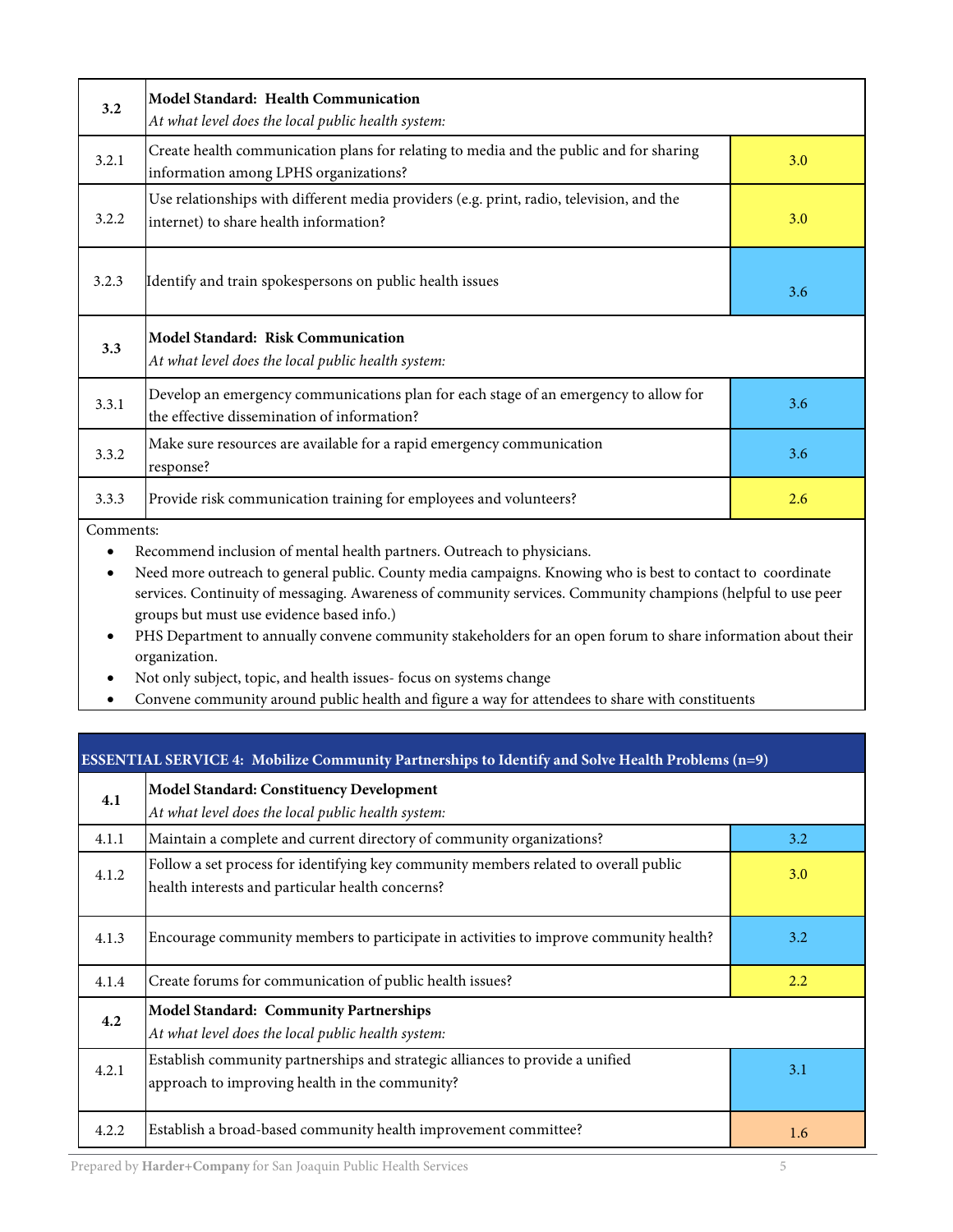| 4.2 | Assess how well community partnerships and strategic alliances are working to improve<br>community health? |  |
|-----|------------------------------------------------------------------------------------------------------------|--|
|     |                                                                                                            |  |

Comments:

- Community hub (huddle). Online center to share information. Information should be disseminated to business community and health community
- Have a broad-based community health advising board. Include evaluation for all partnerships and alliance
- Issue dependent; many coalitions can coalesce efforts/share resources and expertise if linked better

| <b>ESSENTIAL SERVICE 5: Develop Policies and Plans that Support Individual and Community Health</b><br>Efforts $(n=12)$ |                                                                                                                                                                                                            |     |
|-------------------------------------------------------------------------------------------------------------------------|------------------------------------------------------------------------------------------------------------------------------------------------------------------------------------------------------------|-----|
| 5.1                                                                                                                     | Model Standard: Governmental Presence at the Local Level<br>At what level does the local public health system:                                                                                             |     |
| 5.1.1                                                                                                                   | Support the work of a local health department focused on public health to make sure<br>the essential public health services are provided?                                                                  | 2.4 |
| 5.1.2                                                                                                                   | See that the local health department is accredited through the national voluntary<br>accreditation program?                                                                                                | 3.0 |
| 5.1.3                                                                                                                   | Assure that the local health department has enough resources to do its part in<br>providing essential public health services?                                                                              | 2.5 |
| 5.2                                                                                                                     | Model Standard: Public Health Policy Development<br>At what level does the local public health system:                                                                                                     |     |
| 5.2.1                                                                                                                   | Contribute to public health policies by participating in activities that inform the policy<br>development process?                                                                                         | 3.8 |
| 5.2.2                                                                                                                   | Alert policymakers and the community of the possible public health impacts (both<br>intended and unintended) from current and/or proposed policies?                                                        | 3.1 |
| 5.2.3                                                                                                                   | Review existing policies at least every three to five years?                                                                                                                                               | 3.1 |
| 5.3                                                                                                                     | Model Standard: Community Health Improvement Process and Strategic Planning<br>At what level does the local public health system:                                                                          |     |
| 5.3.1                                                                                                                   | Establish a community health improvement process, with broad- based diverse<br>participation, that uses information from both the community health assessment and the<br>information of community members? | 4.0 |
| 5.3.2                                                                                                                   | Develop strategies to achieve community health improvement objectives, including a<br>description of organizations responsible for specific steps?                                                         | 4.0 |
| 5.3.3                                                                                                                   | Connect organizational strategic plans with the Community Health Improvement<br>Plan?                                                                                                                      | 3.0 |
| 5.4                                                                                                                     | Model Standard: Plan for Public Health Emergencies<br>At what level does the local public health system:                                                                                                   |     |
| 5.4.1                                                                                                                   | Support a workgroup to develop and maintain preparedness and response plans?                                                                                                                               | 3.3 |
| 5.4.2                                                                                                                   | Develop a plan that defines when it would be used, who would do what tasks, what standard<br>operating procedures would be put in place, and what alert and evacuation protocols would<br>be followed?     | 4.0 |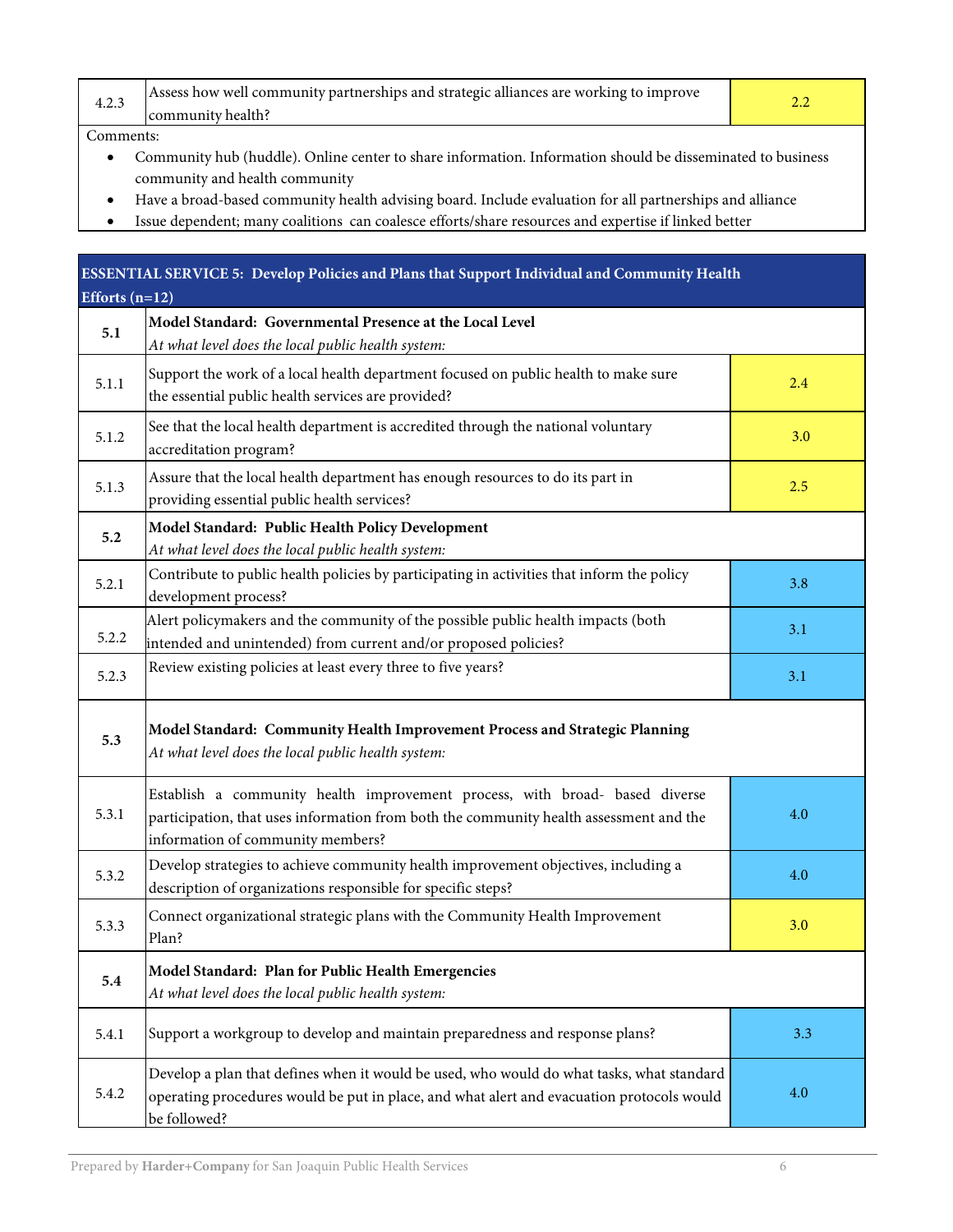| 5.4.3 | Test the plan through regular drills and revise the plan as needed, at least every two<br>vears? |  |
|-------|--------------------------------------------------------------------------------------------------|--|
|-------|--------------------------------------------------------------------------------------------------|--|

| <b>Service Service</b> |   |    |  |
|------------------------|---|----|--|
|                        |   |    |  |
|                        |   |    |  |
|                        | ٠ | ۰. |  |

| ESSENTIAL SERVICE 6: Enforce Laws and Regulations that Protect Health and Ensure Safety (n=2) |                                                                                                                                                                        |     |
|-----------------------------------------------------------------------------------------------|------------------------------------------------------------------------------------------------------------------------------------------------------------------------|-----|
| 6.1                                                                                           | Model Standard: Review and Evaluation of Laws, Regulations, and Ordinances<br>At what level does the local public health system:                                       |     |
| 6.1.1                                                                                         | Identify public health issues that can be addressed through laws, regulations, or<br>ordinances?                                                                       | 2.5 |
| 6.1.2                                                                                         | Stay up-to-date with current laws, regulations, and ordinances that prevent,<br>promote, or protect public health on the federal, state, and local levels?             | 5.0 |
| 6.1.3                                                                                         | Review existing public health laws, regulations, and ordinances at least once every five years?                                                                        | 3.0 |
| 6.1.4                                                                                         | Have access to legal counsel for technical assistance when reviewing laws,<br>regulations, or ordinances?                                                              | 5.0 |
| 6.2                                                                                           | Model Standard: Involvement in the Improvement of Laws, Regulations, and Ordinances<br>At what level does the local public health system:                              |     |
| 6.2.1                                                                                         | Identify local public health issues that are inadequately addressed in existing laws,<br>regulations, and ordinances?                                                  | 2.0 |
| 6.2.2                                                                                         | Participate in changing existing laws, regulations, and ordinances, and/or creating<br>new laws, regulations, and ordinances to protect and promote the public health? | 3.0 |
| 6.2.3                                                                                         | Provide technical assistance in drafting the language for proposed changes or new<br>laws, regulations, and ordinances?                                                | 2.0 |
| 6.3                                                                                           | Model Standard: Enforcement of Laws, Regulations, and Ordinances<br>At what level does the local public health system:                                                 |     |
| 6.3.1                                                                                         | Identify organizations that have the authority to enforce public health laws,<br>regulations, and ordinances?                                                          | 5.0 |
| 6.3.2                                                                                         | Confirm that a local health department (or other governmental public health entity) has the<br>authority to act in public health emergencies?                          | 4.0 |
| 6.3.3                                                                                         | Confirm that all enforcement activities related to public health codes are done within the<br>law?                                                                     | 5.0 |
| 6.3.4                                                                                         | Educate individuals and organizations about relevant laws, regulations, and<br>ordinances?                                                                             | 3.0 |
| 6.3.5                                                                                         | Evaluate how well local organizations comply with public health laws?                                                                                                  | 2.0 |

# **ESSENTIAL SERVICE 7: Link People to Needed Personal Health Services and Assure the Provision of Health Care when Otherwise Unavailable (n=7)**

| 7.1 | Model Standard: Identification of Personal Health Service Needs of Populations |
|-----|--------------------------------------------------------------------------------|
|     | At what level does the local public health system:                             |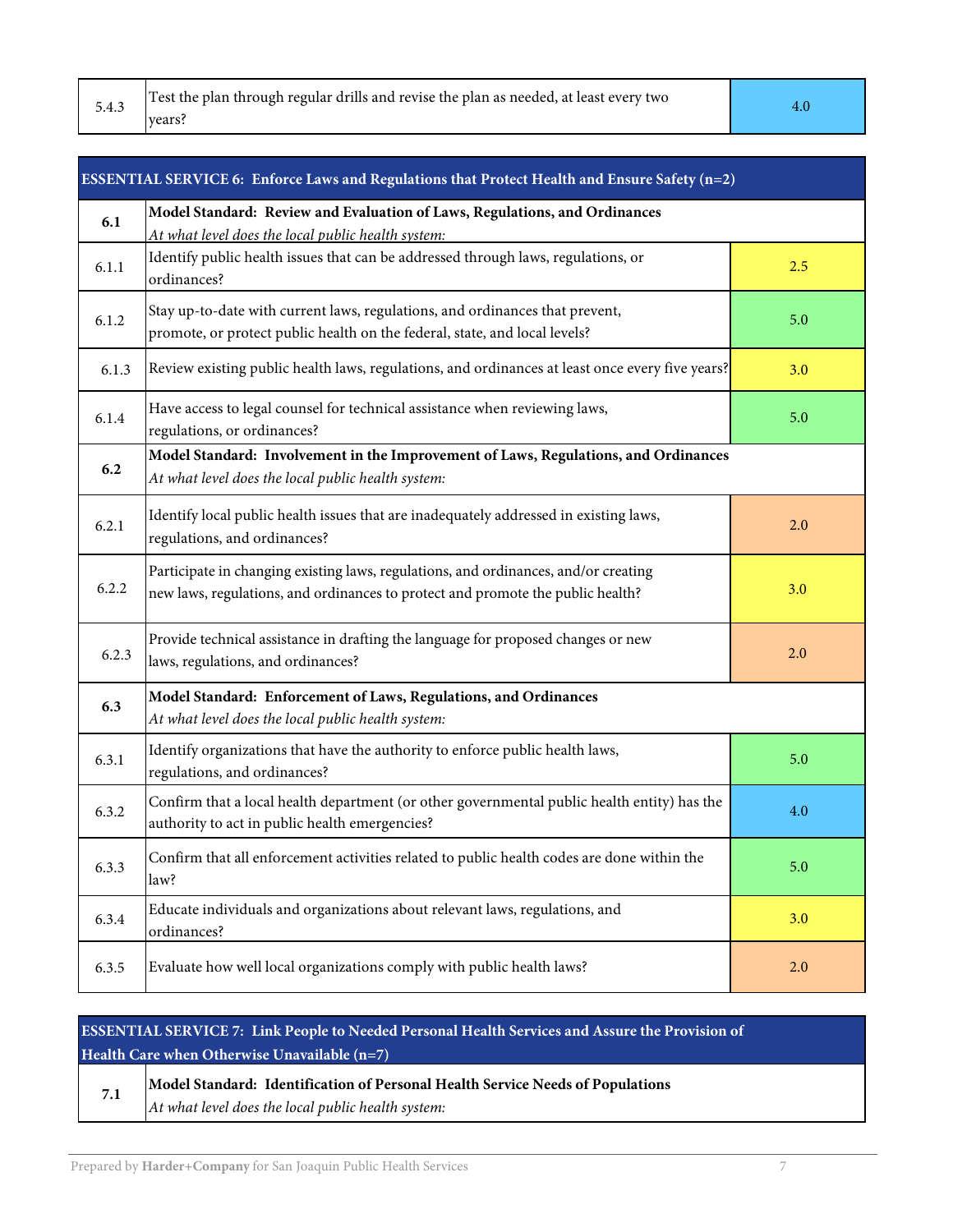| 7.1.1                                                                                                                   | Identify groups of people in the community who have trouble accessing or<br>connecting to personal health services?                     | 2.8 |
|-------------------------------------------------------------------------------------------------------------------------|-----------------------------------------------------------------------------------------------------------------------------------------|-----|
| 7.1.2                                                                                                                   | Identify all health service needs and unmet needs throughout the community?                                                             | 3.1 |
| 7.1.3                                                                                                                   | Defines partner roles and responsibilities to respond to the unmet needs of the<br>community?                                           | 2.1 |
| 7.1.4                                                                                                                   | Understand the reasons that people do not get the care they need?                                                                       | 2.7 |
| 7.2                                                                                                                     | Model Standard: Assuring the Linkage of People to Personal Health Services<br>At what level does the local public health system:        |     |
| 7.2.1                                                                                                                   | Link people to organizations that can provide the personal health services they may<br>need?                                            | 2.4 |
| 7.2.2                                                                                                                   | Help people access personal health services, in a way that takes into account the unique<br>needs of different populations?             | 2.6 |
| 7.2.3                                                                                                                   | Help people sign up for public benefits that are available to them (e.g., Medicaid or medical<br>and prescription assistance programs)? | 2.7 |
| 7.2.4                                                                                                                   | Coordinate the delivery of health and social services so that everyone has access to the<br>care they need?                             | 2.3 |
| Comments:<br>Link as many organizations as possible and communicate what they do. Website for assessment results and to |                                                                                                                                         |     |

request a presentation of the results

| <b>ESSENTIAL SERVICE 8: Assure a Competent Public and Personal Health Care Workforce (n=4)</b> |                                                                                                                                                                                                            |     |
|------------------------------------------------------------------------------------------------|------------------------------------------------------------------------------------------------------------------------------------------------------------------------------------------------------------|-----|
| 8.1                                                                                            | Model Standard: Workforce Assessment, Planning, and Development<br>At what level does the local public health system:                                                                                      |     |
| 8.1.1                                                                                          | Set up a process and a schedule to track the numbers and types of LPHS jobs and the<br>knowledge, skills, and abilities that they require whether those jobs are in the public or<br>private sector?       | 2.3 |
| 8.1.2                                                                                          | Review the information from the workforce assessment and use it to find and address<br>gaps in the local public health workforce?                                                                          | 2.3 |
| 8.1.3                                                                                          | Provide information from the workforce assessment to other community<br>organizations and groups, including governing bodies and public and private<br>agencies, for use in their organizational planning? | 2.3 |
| 8.2                                                                                            | Model Standard: Public Health Workforce Standards<br>At what level does the local public health system:                                                                                                    |     |
| 8.2.1                                                                                          | Make sure that all members of the public health workforce have the required certificates,<br>licenses, and education needed to fulfill their job duties and meet the law?                                  | 5.0 |
| 8.2.2                                                                                          | Develop and maintain job standards and position descriptions based in the core<br>knowledge, skills, and abilities needed to provide the essential public health services?                                 | 3.7 |
| 8.2.3                                                                                          | Base the hiring and performance review of members of the public health workforce in public<br>health competencies?                                                                                         | 3.7 |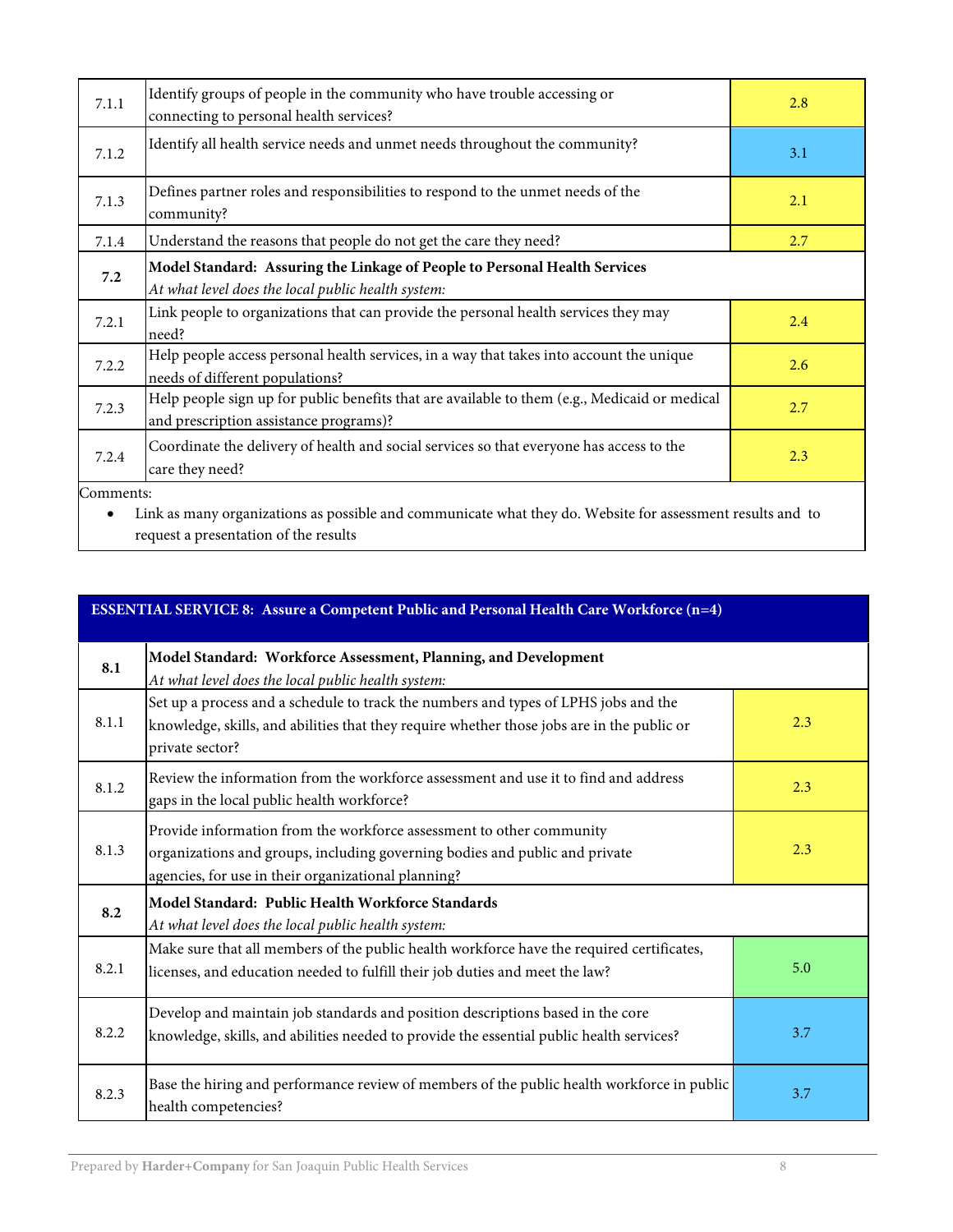| 8.3                                                                                                           | Model Standard: Life-Long Learning through Continuing Education, Training, and Mentoring<br>At what level does the local public health system:                                                                          |     |
|---------------------------------------------------------------------------------------------------------------|-------------------------------------------------------------------------------------------------------------------------------------------------------------------------------------------------------------------------|-----|
| 8.3.1                                                                                                         | Identify education and training needs and encourage the workforce to participate in available<br>education and training?                                                                                                | 2.0 |
| 8.3.2                                                                                                         | Provide ways for workers to develop core skills related to essential public health services?                                                                                                                            | 2.0 |
| 8.3.3                                                                                                         | Develop incentives for training, such as tuition reimbursement, time off for class, and pay<br>increases?                                                                                                               | 3.3 |
| 8.3.4                                                                                                         | Create and support collaborations between organizations within the public health system<br>for training and education?                                                                                                  | 3.0 |
| 8.3.5                                                                                                         | Continually train the public health workforce to deliver services in a cultural<br>competent manner and understand social determinants of health (e.g. education,<br>income, environmental factors that affect health)? | 2.0 |
| 8.4                                                                                                           | Model Standard: Public Health Leadership Development<br>At what level does the local public health system:                                                                                                              |     |
| 8.4.1                                                                                                         | Provide access to formal and informal leadership development opportunities for<br>employees at all organizational levels?                                                                                               | 3.0 |
| 8.4.2                                                                                                         | Create a shared vision of community health and the public health system,<br>welcoming all leaders and community members to work together?                                                                               | 3.3 |
| 8.4.3                                                                                                         | Ensure that organizations and individuals have opportunities to provide leadership in areas<br>where they have knowledge, skills, or access to resources?                                                               | 2.7 |
| 8.4.4                                                                                                         | Provide opportunities for the development of leaders representative of the diversity<br>within the community?                                                                                                           | 2.7 |
| Comments:<br>Use requirements/encouragement found in ACA re: elimination of health disparities/ health equity |                                                                                                                                                                                                                         |     |

# **ESSENTIAL SERVICE 9: Evaluate Effectiveness, Accessibility, and Quality of Personal and Population- Based Health Services (n=8)**

| 9.1   | Model Standard: Evaluation of Population-Based Health Services<br>At what level does the local public health system:                                                               |     |
|-------|------------------------------------------------------------------------------------------------------------------------------------------------------------------------------------|-----|
| 9.1.1 | Look at how well population-based health services are working, including whether the goals<br>that were set for programs were achieved?                                            | 2.7 |
| 9.1.2 | Look at whether community members, including those with a higher risk of having a<br>health problem, are satisfied with the approaches to preventing disease, illness, and injury? | 2.2 |
| 9.1.3 | Identify gaps in the delivery of population-based health services?                                                                                                                 | 3.1 |
| 9.1.4 | Use evaluation findings to improve plans and services?                                                                                                                             | 2.4 |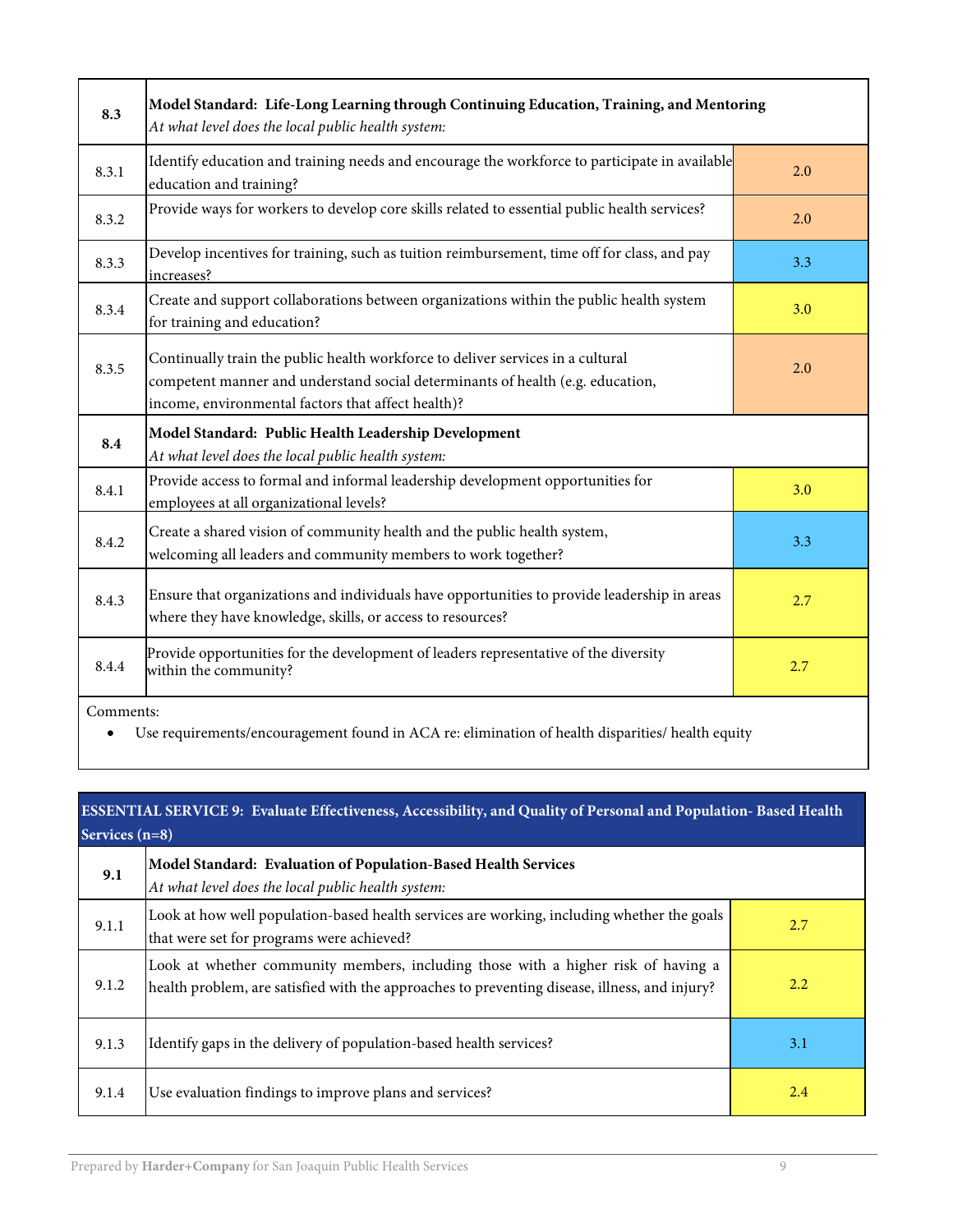| 9.2                                                                                                                                                              | Model Standard: Evaluation of Personal Health Services<br>At what level does the local public health system:                                                                                                                                |     |
|------------------------------------------------------------------------------------------------------------------------------------------------------------------|---------------------------------------------------------------------------------------------------------------------------------------------------------------------------------------------------------------------------------------------|-----|
| 9.2.1                                                                                                                                                            | Evaluate the accessibility, quality, and effectiveness of health services?                                                                                                                                                                  | 2.6 |
| 9.2.2                                                                                                                                                            | Compare the quality of health services to established guidelines?                                                                                                                                                                           | 2.7 |
| 9.2.3                                                                                                                                                            | Measure satisfaction with health services?                                                                                                                                                                                                  | 2.5 |
| 9.2.4                                                                                                                                                            | Use technology, like the internet or electronic health records, to improve quality of care?                                                                                                                                                 | 2.7 |
| 9.2.5                                                                                                                                                            | Use evaluation findings to improve services and program delivery?                                                                                                                                                                           | 2.0 |
| 9.3                                                                                                                                                              | Model Standard: Evaluation of the Local Public Health System<br>At what level does the local public health system:                                                                                                                          |     |
| 9.3.1                                                                                                                                                            | Identify all public, private, and voluntary organizations that provide essential public health<br>services?                                                                                                                                 | 3.4 |
| 9.3.2                                                                                                                                                            | Evaluate how well LPHS activities meet the needs of the community at least every five years,<br>using guidelines that describe a model LPHS and involving all people and organizations<br>contributing to essential public health services? | 2.0 |
| 9.3.3                                                                                                                                                            | Assess how well the organizations in the LPHS are communicating, connecting, and<br>coordinating services?                                                                                                                                  | 2.6 |
| 9.3.4                                                                                                                                                            | Use results from the evaluation process to improve the LPHS?                                                                                                                                                                                | 1.6 |
| Comments:<br>Key for community organizations to share and collaborate on outcomes<br>Wake up call! What is a model LPHS?<br>$1.00 \pm 1.$<br>$-1$ $-1$ $-2$ $-1$ |                                                                                                                                                                                                                                             |     |

Evaluation easier for grants since built in - more difficult to assess ongoing programs that don't have eval \$

Yet, project grants not best solution since funders expect changes/measureable outcomes in 1-2 years

# **ESSENTIAL SERVICE 10: Research for New Insights and Innovative Solutions to Health Problems (n=6)**

| 10.1   | Model Standard: Fostering Innovation<br>At what level does the local public health system:                                                                   |     |
|--------|--------------------------------------------------------------------------------------------------------------------------------------------------------------|-----|
| 10.1.1 | Provide staff with the time and resources to test or conduct studies to test new solutions to<br>public health problems and see how well they actually work? | 2.0 |
| 10.1.2 | Suggest ideas about what currently needs to be studied in public health to<br>organizations that do research?                                                | 2.4 |
| 10.1.3 | Keep up with information from other agencies and organizations at the local, state, and<br>national levels about current best practices in public health?    | 3.7 |
| 10.1.4 | Encourage community participation in research, including deciding what will be<br>studied, conducting research, and in sharing results?                      | 1.7 |